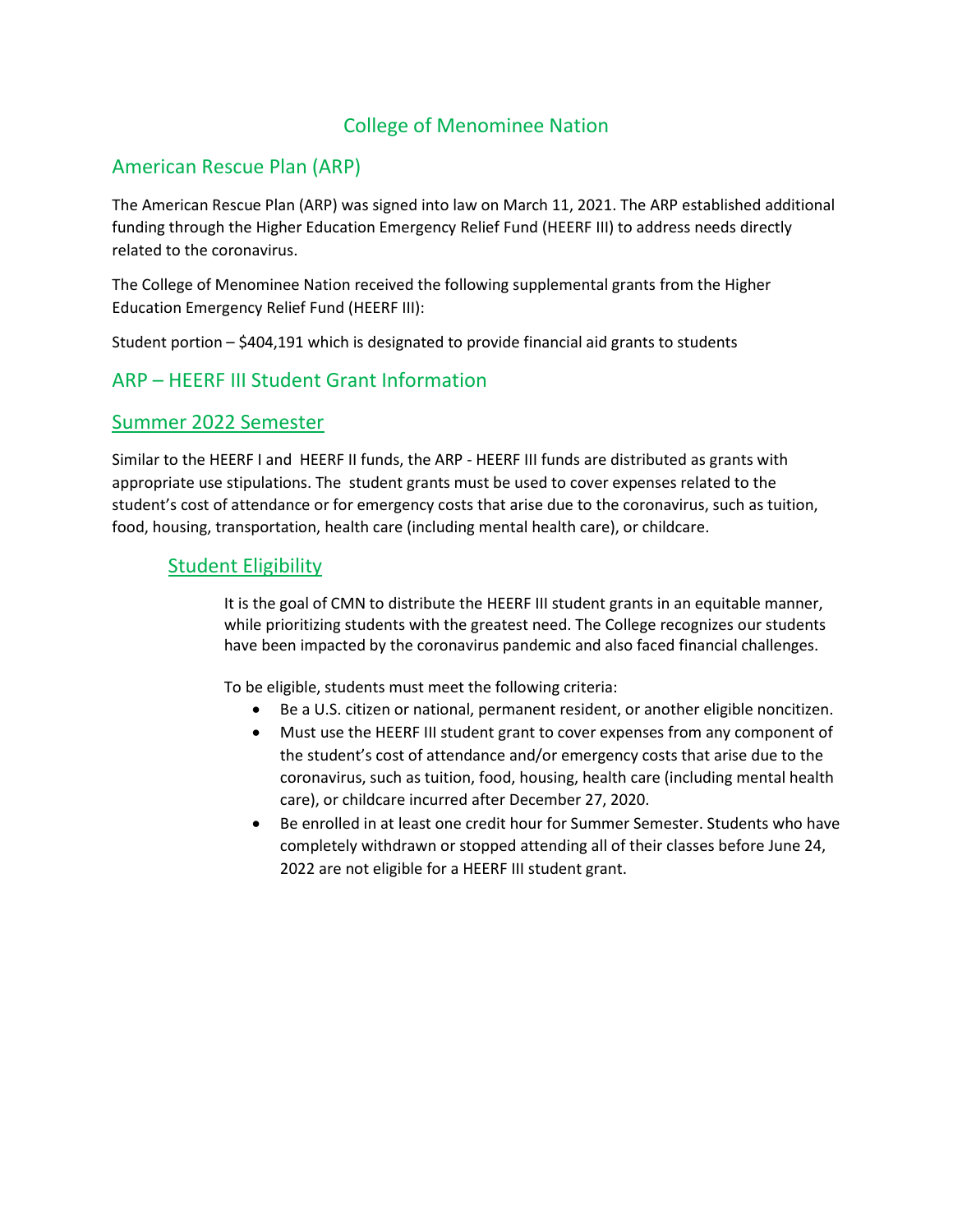# Student Award Amounts

CMN will calculate the award for summer, 2022 semester based on the student enrollment status as of June 24, 2022.

| <b>Higher Education Emergency Relief Fund II</b> |                   |            |                                           |
|--------------------------------------------------|-------------------|------------|-------------------------------------------|
| <b>EFC Type</b>                                  |                   |            | 0-3000EFC 3001-5700 EFC Not Pell eligible |
| <b>Student Status</b>                            | <b>Amount per</b> | Amount per | <b>Amount per</b>                         |
| Full-Time                                        | 850               | 800        | 750                                       |
| 3/4 Time                                         | 750               | 700        | 650                                       |
| Half-Time                                        | 650               | 600        | 550                                       |
| Less than half time                              | 550               | 500        | 450                                       |

# Application Process

To expedite the distribution of funds, the College **eliminated** the application process. CMN has already identified students who meet the eligibility requirements and the Financial Aid Office will notify students by email.

**Note:** All grants will be direct deposited or mailed to the students address on file. By accepting the payment, students are certifying that they will use the ARP (HEERF III) student grant to cover expenses from any component of their cost of attendance and/or emergency costs that arise due to the coronavirus, such as **tuition, food, housing, transportation, health care (including mental health care), or childcare incurred after December 27, 2020.**

Students will receive this funding directly, unless the student has given written, affirmative consent to apply the grant toward the student's account balance.

# Check or Direct Deposit Distribution dates

CMN will mail or deposit money to students July 1, 2022

## **Summer 2022 Attendance Incentive for Students**

**Description:** Students can be eligible for up to \$250 more dollars in Higher Education Emergency Relief Fund (HEERF III) for Summer 22 semester. There will be one check of \$250 going out to students at the end of the semester.

#### **How do I qualify for the extra grant Money?**

-Need to be a Registered Summer 2022 degree seeking student

-Marked Present in class for at least 62.5% of the time.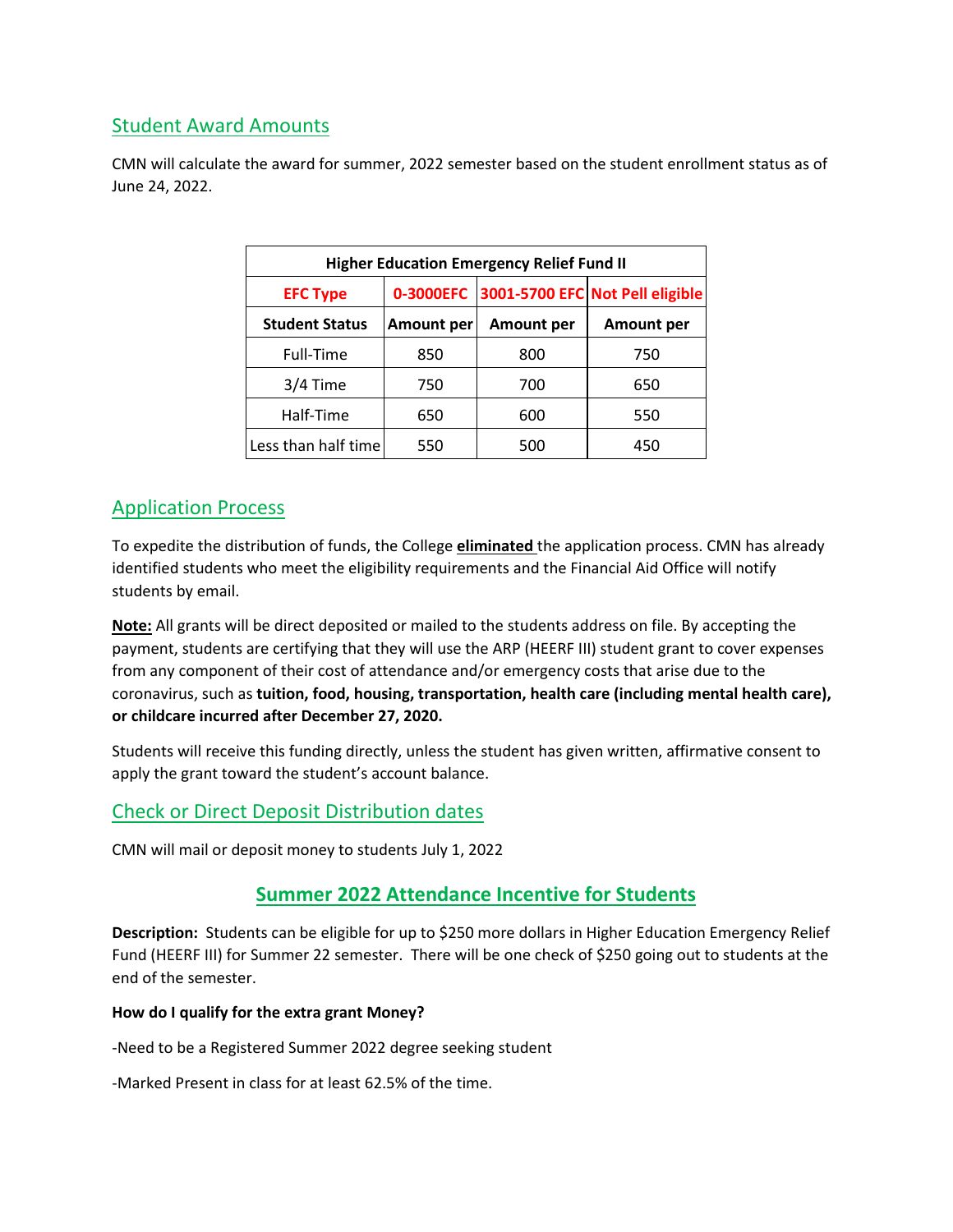#### **How do I meet the 62.5% marked present incentive?**

-Use the following Scenario,

- o You are registered for 3 credits which is two classes that meet each week
- $\circ$  For the 8 weeks ending Friday, July 29, 2022 you can be marked present for a total of 16 class periods.
	- To meet the 62.5%, you need to be present in those classes at least 10 times

#### **Do I need to apply for this incentive?**

-No, please refer to the **Application Process** stated earlier on this sheet

**Attendance Check Date: July 29, 2022 Check Disbursement: August 5, 2022 Check Amount: \$250**

## Frequently Asked Questions

- Will I have to repay the APR student grant I receive?
	- o No. These are grants and do not have to be paid back.
- Will this funding affect my financial aid in the future?
	- $\circ$  No. This grant will not be used in calculating your current or future financial aid awards.
- What if I owe CMN for tuition and/or other fees?
	- $\circ$  Students may complete a Consent Form to have the funds applied toward their student account balance or they may receive the full amount of the grant directly by check or direct deposit. Any outstanding balance owed to CMN will remain the responsibility of the student.
- I think I am eligible but did not receive an APR student grant. Who should I contact?
	- o Please contact the Financial Aid Staff at financialaid@menominee.edu.
- Do I need to keep receipts of how these funds were spent?
	- $\circ$  No. CMN will not require receipts or other documentation of how you spent the funds, but you are required to use the CRRSAA student grant to cover expenses from any component of your cost of attendance and/or emergency costs that arise due to the coronavirus, such as tuition, food, housing, transportation, health care (including mental health care), or childcare incurred after December 27, 2020.
- Is this funding taxable?
	- o No, the ARP student grant is not taxable income.
- Will these funds be reported on the 1098-T?
	- o Yes. At this time, the IRS is requiring that ARP student grants be reported on the 1098-T.

### Other Resources